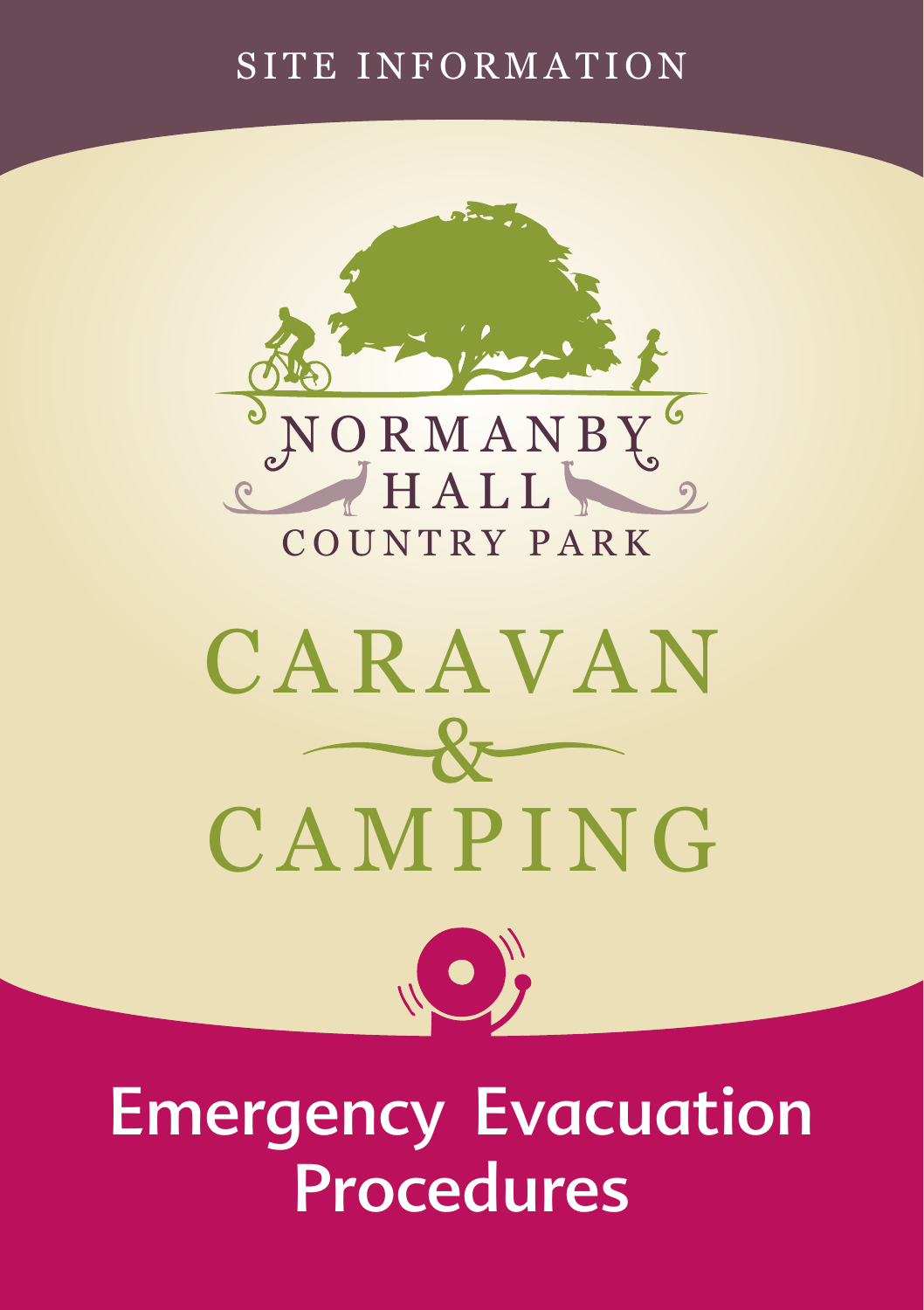#### CARAVAN & CAMPING EMERGENCY EVACUATION PROCEDURES **?**

In the event of an emergency please contact the emergency services by dialling 999. If you haven't got a mobile telephone, and if the park Gift Shop isn't open, there is an emergency telephone in the Golf Clubhouse which can be used. Please follow the signs for the men's shower facilities. This phone is only able to dial 01724 276444 which is the Council Control Centre. The Control Centre will be able to arrange for the emergency services to attend as quickly as possible.

If you call the emergency services directly, please quote the postcode of the site (DN15 9HU). After you have spoken to the emergency services please call 01724 276444 so that park staff can be contacted to attend the emergency if required.

 $\Lambda$  In the event of a fire, there is a fire bell situated in the paddock. Please sound the bell to alert any other users of the caravan site.

 $\triangle$  Two fire extinguishers are available (see map on site leaflet). Attempt to tackle the fire only if it is safe for you to do so.

 $\Lambda$  Assemble at the specified point until the fire brigade arrive (see map on site leaflet)

| <b>Normanby Hall Country Park</b>              | 01724 720588 |  |
|------------------------------------------------|--------------|--|
| Scunthorpe General Hospital (nearest hospital) | 01724 282282 |  |
| NHS non-emergency number (from a landline)     | 111          |  |
| NHS non-emergency number (from a mobile)       | 112          |  |
| Police non-emergency number                    | 101          |  |
| Winter Swan Veterinary Surgery (24 hour)       | 01724 735003 |  |

#### Normanby Hall Country Park emergency only

Useful numbers

If you need to contact a member of Normanby Hall Country Park staff out of the park opening hours please telephone the Central Control Room in Scunthorpe on 01724 276444. Please note that this number should only be used in an emergency.

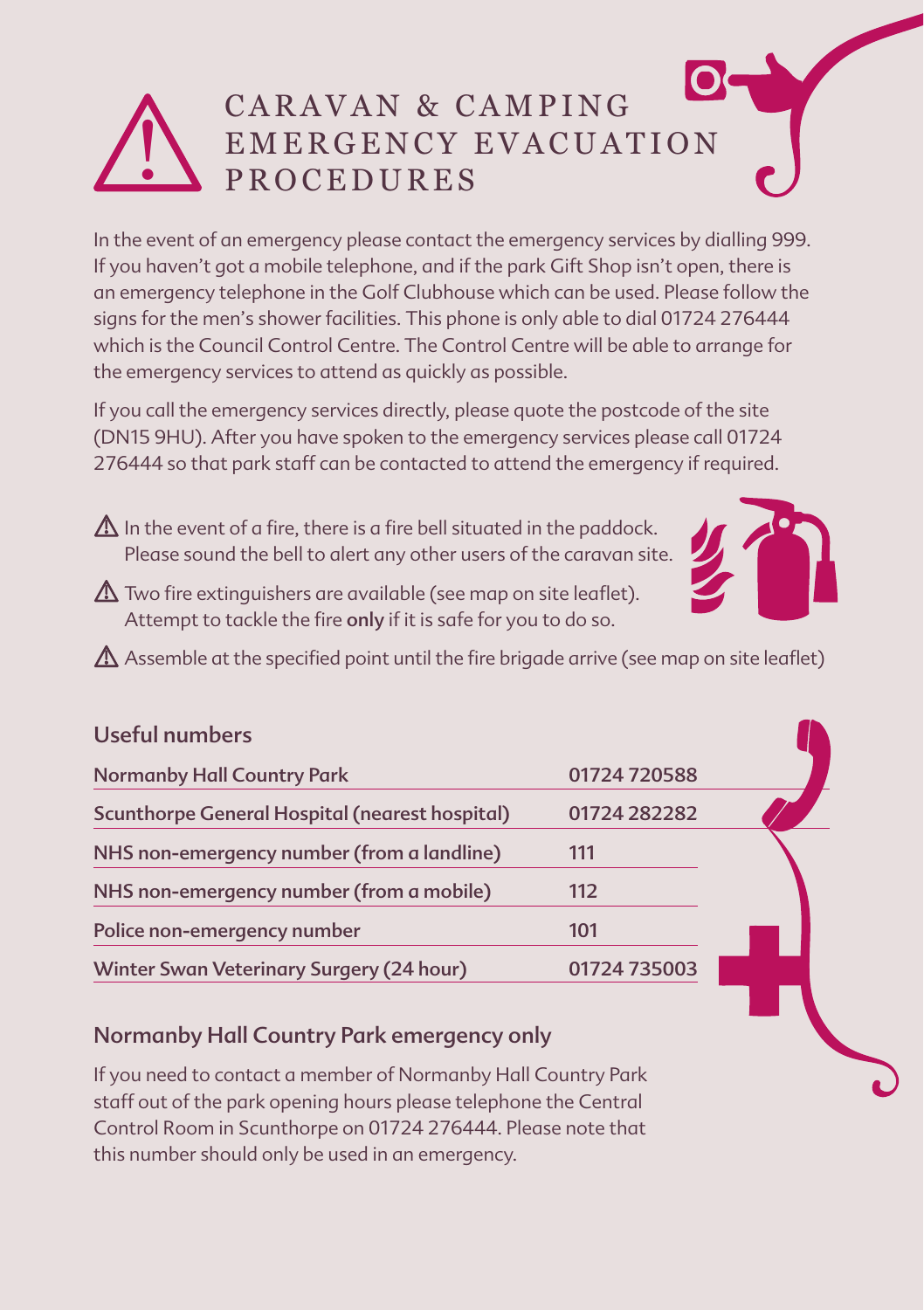